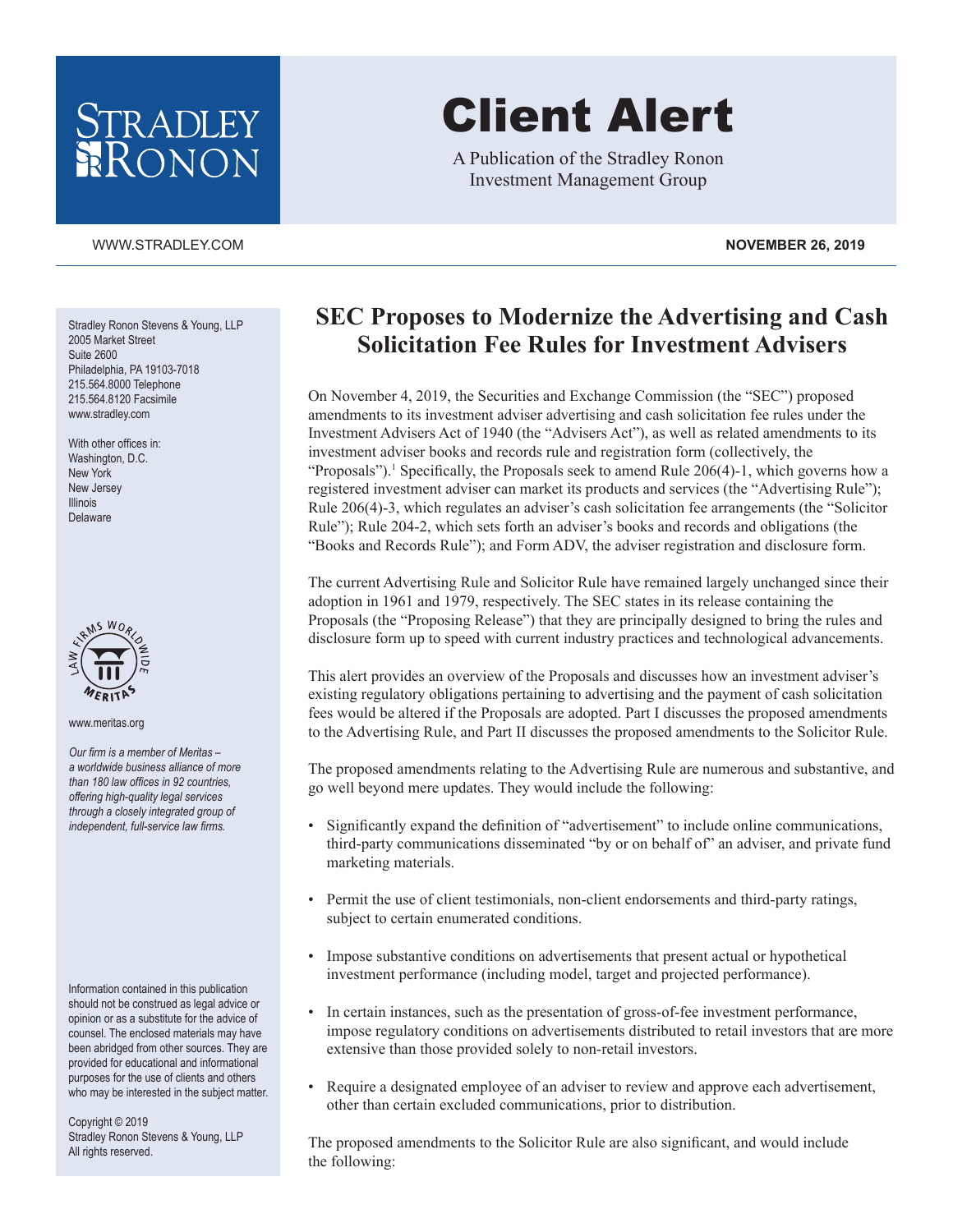- Encompass non-cash compensation arrangements.
- Apply to private fund investor solicitation arrangements.
- Eliminate the current requirement that the solicitor provide a copy of the adviser's Form ADV Part 2A to solicited prospects.
- Ease the solicitor's brochure delivery requirement in connection with certain mass solicitations.
- Revise and expand the list of disciplinary events that disqualify a solicitor from receiving compensation.

#### **Part I – Proposed Amendments to the Advertising Rule**

The Advertising Rule currently prohibits all investment advisers registered, or required to be registered, with the SEC from distributing, directly or indirectly, advertisements that contain any of the following:

- 1. Testimonials of any kind concerning the adviser's advisory services;
- 2. Past specific recommendations of an investment adviser that were or would have been profitable;
- 3. Charts and graphs to help investors decide which securities to buy or sell, without prominently disclosing the limitations of such material;
- 4. Offers to provide reports or services free of charge unless such reports or services are actually free; and
- 5. Untrue statements of material fact, or otherwise false or misleading statements of material fact.



**Lawrence P. Stadulis** lstadulis@stradley.com 202.419.8407



**Sara P. Crovitz** scrovitz@stradley.com 202.507.6414



**If you would like more information, contact:**

**Matthew R. DiClemente** mdiclemente@stradley.com 215.564.8173



**David F. Roeber** droeber@stradley.com 856.321.2411



**Nicole M. Kalajian** nkalajian@stradley.com 312.964.3507



**Michael P. Wallace** mwallace@stradley.com 202.507.6400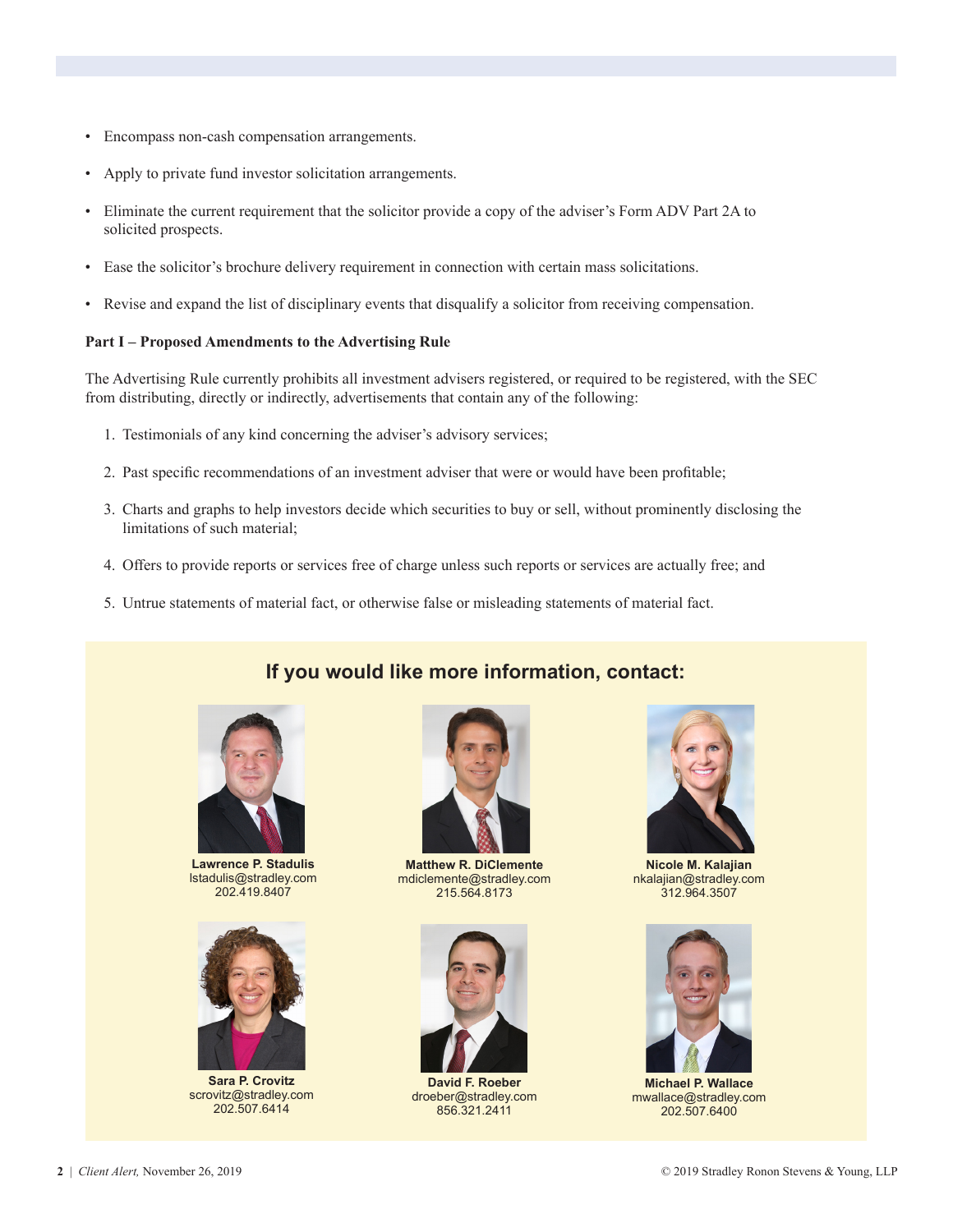The proposed amendments would restructure and expand the Advertising Rule to five main subsections: (1) definitions; (2) general prohibitions; (3) testimonials, endorsements and third-party ratings; (4) performance information; and (5) review and approval. A brief overview of each subsection follows.

#### Definitions

The definitions subsection would define key terms used throughout the Advertising Rule. Without a doubt, the most important of these terms is "advertisement." The proposed amendments would substantially expand the scope of this defined term to include the following types of communications that promote an adviser's investment advisory services to prospective and existing customers: oral communications; online communications; communications to a single person; communications to private fund investors; and communications by or on behalf of an adviser. By focusing this definition on the goal of the communication, not the method of delivery, the SEC expects the proposed definition to be flexible enough to keep pace with advancing technology and evolving industry practices.

The Proposing Release indicates that the inclusion of private fund communications was intended to supplement and enhance the prohibitions from making misleading statements to private fund investors under Rule 206(4)-8.<sup>2</sup> Thus, private fund communications would be subject to both the Advertising Rule and Rule 206(4)-8.

The expanded definition of advertisement would include not only communications that an adviser disseminates, but also communications that some other party distributes "by or on behalf" of the adviser. The Advertising Rule would not expressly define this phrase, but the Proposing Release indicates that it would encompass adviser-authorized communications made by intermediaries, such as consultants and solicitors, as well as adviser affiliates. The Proposing Release also discusses in some detail the circumstances under which communications by unaffiliated third-parties could be considered by or on behalf of an adviser.<sup>3</sup>

The proposed amendments to the Advertising Rule would expressly exclude the following four types of communications from the definition of advertisement: (1) non-broadcast live oral communications; (2) communications responding to unsolicited requests for information about the adviser or its services, other than communications to retail persons, including performance results or communications to anyone that include hypothetical performance; (3) an advertisement about a registered investment company or public business development company that is within the scope of Rule 482 or Rule 156 under the Securities Act of 1933; and (4) any information required to be contained in a regulatory notice, filing or other communication.

#### General Prohibitions

The proposed general prohibitions subsection of the Advertising Rule contains an expanded and enhanced list of general advertising prohibitions. Violations of these provisions can rest on a finding of mere negligence; proof of scienter would still not be required. This subsection includes the following new prohibitions:

- 1. **Unsubstantiated claims.** Unsubstantiated material claims or statements, such as exaggerated statements about an adviser's skill or experience. This prohibition is designed to prohibit the same conduct currently prohibited regarding the use of charts and graphs in advertisements, but is broader in scope to prevent other misleading advertisements, such as guaranteed returns and unsubstantiated statements about an adviser's skill or experience.
- 2. **Untrue or misleading implications or inferences.** This prohibition is aimed at advertisements that are likely to cause misleading inferences to be drawn by an investor regarding some material fact about the adviser. The Proposing Release notes examples of advertisements that could present a true statement of fact in materially misleading ways.<sup>4</sup> For instance, it would be misleading for an advertisement to include a single investor testimonial stating that an investor's account was profitable, which may be factually true, if the investor's results were atypical among all the adviser's investors.
- 3**. Failing to disclose risks and limitations.** Failing to clearly and prominently disclose any material risks or other limitations when advertising the benefits of an adviser's services. The proposed amendments to the Advertising Rule do not specifically address the circumstances under which disclosures will be deemed "clear and prominent" for purposes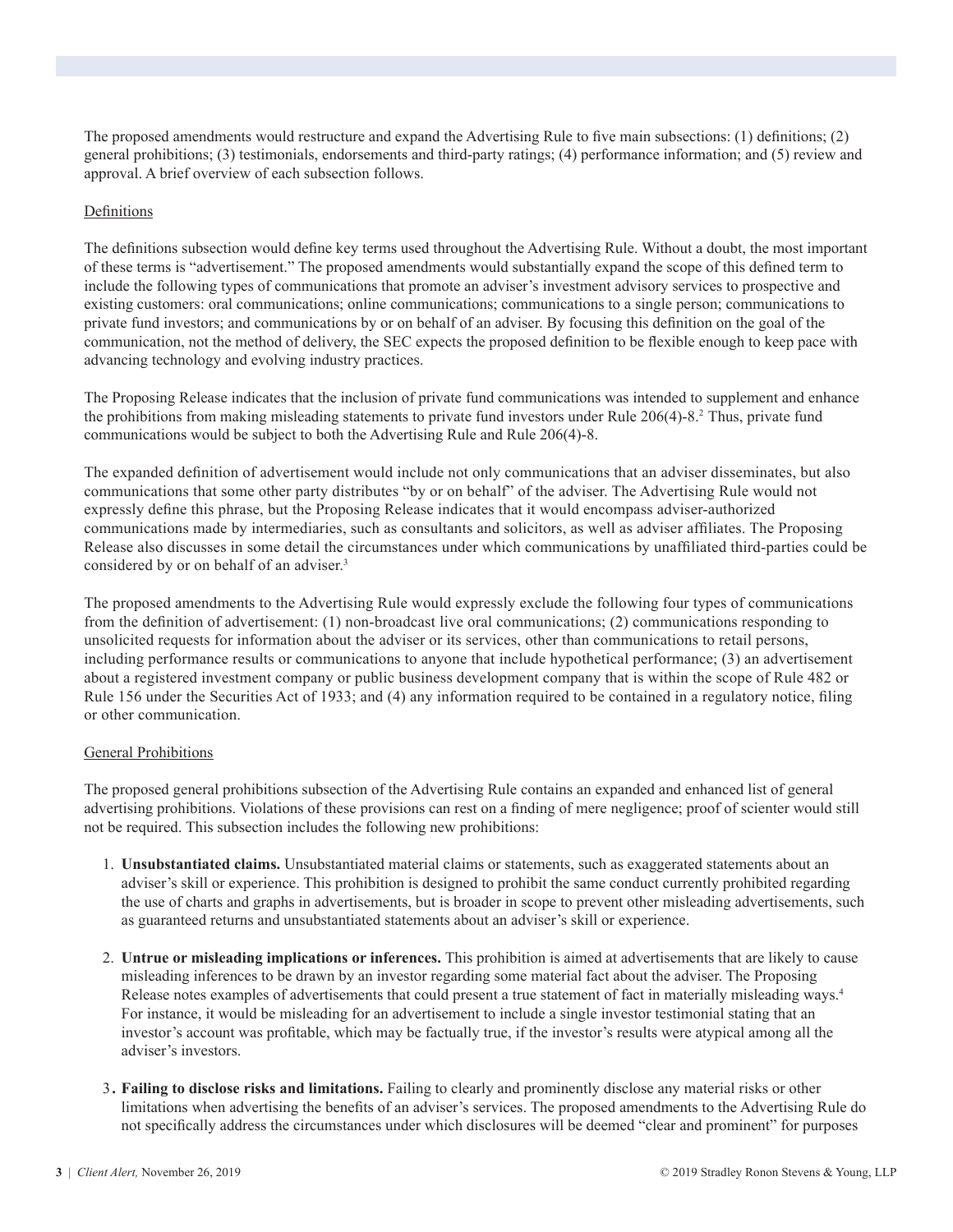of this prohibition. The SEC does state in the Proposing Release, however, that what is considered clear and prominent may vary by type of advertising medium. However, merely including a hyperlink to risks within an online advertisement would not be sufficient.

4. **Cherry-picking.** Referencing specific investment advice that is not presented in a fair and balanced manner. This provision is principally concerned with an adviser "cherry-picking" and presenting in a misleading manner favorable aspects of its investment advice, including but not limited to past and current profitable securities recommendations. The SEC states in the Proposing Release that what is "fair and balanced" will depend on the specific facts and circumstances.

It is important to note that these general prohibitions are in addition to the proposed amendments, discussed below, relating to testimonials, endorsements, third-party ratings and performance results. Thus, for example, an advertisement containing a testimonial satisfying the proposed testimonial-related provisions of the Advertising Rule would still violate the Advertising Rule if it violated one or more of the general prohibitions discussed above.

#### Testimonials, Endorsements and Third-Party Ratings in Advertisements

The proposed amendments to the Advertising Rule would permit the use of testimonials, which are currently prohibited, and permit non-client endorsements and third-party ratings, which are not addressed by the current rule. The proposed definitions of "testimonials" and "endorsements" are broad and capture all advertisements containing any direct or indirect approval, support, recommendation or experience by clients or investors in connection with an adviser's advisory services. Third-party ratings are defined in the proposed Advertising Rule as ratings provided by a non-related person who provides such ratings in the ordinary course of business. The Proposing Release states that the ordinary course of business requirement is intended to relate to persons with experience developing and promoting ratings, and would distinguish third-party ratings from testimonials and endorsements.<sup>5</sup>

Under the proposed amendments, advertisements containing testimonials, endorsements or third-party ratings must satisfy certain disclosure and other conditions intended to alert recipients to any relationship with the adviser, compensation received by the author and related conflicts of interest. As a result, for testimonials and endorsements, a disclosure must be provided as to who provided the recommendation and whether such person was compensated for the recommendation (including non-cash compensation). Third-party ratings must be accompanied by prominent disclosure of the date the rating was made, the period of time the rating is based upon, and the party who is providing the rating. Although the Proposing Release indicates that thirdparty statements or ratings hosted on third-party platforms generally will fall outside the scope of the Advertising Rule, the Proposing Release cautions that such a determination requires an analysis of the facts and circumstances.<sup>6</sup> To use third-party ratings, the adviser must also reasonably believe that the questionnaire used to generate the rating makes it equally easy to provide positive and negative ratings and was not prepared to solicit certain results.

Testimonials, endorsements and third-party ratings that are not themselves "advertisements" or appear within an advertisement will not be subject to the Advertising Rule. However, if the adviser takes steps to influence reviewers or commentary, such as preparing, editing, prioritizing or paying for the content, then this would bring the materials under the scope of the Advertising Rule because such content would be "by or on behalf of" the adviser.

#### Performance Information

The performance information subsection identifies six types of performance information that advisers may include in their advertisements: (1) net performance; (2) gross performance; (3) related performance; (4) extracted performance and (5) hypothetical performance. It also sets forth the specific conditions that must be met depending on the type of performance that is presented and the nature of the audience. In this connection, the subsection distinguishes between non-retail advertisements and retail advertisements. A "non-retail advertisement" is defined, essentially, as any advertisement that is disseminated solely to a "qualified purchaser," as defined in Section  $2(a)(51)$  of the Investment Company Act of 1940 (the "1940 Act"), or a "knowledgeable employee," as defined in Rule 3c-5 under the 1940 Act. A "retail advertisement" is any advertisement that is not a non-retail advertisement. An adviser that seeks to publish a "non-retail advertisement" will be required to adopt and implement policies and procedures reasonably designed to ensure dissemination only to qualified purchasers and knowledgeable employees. The adviser must also periodically review the adequacy of this policy.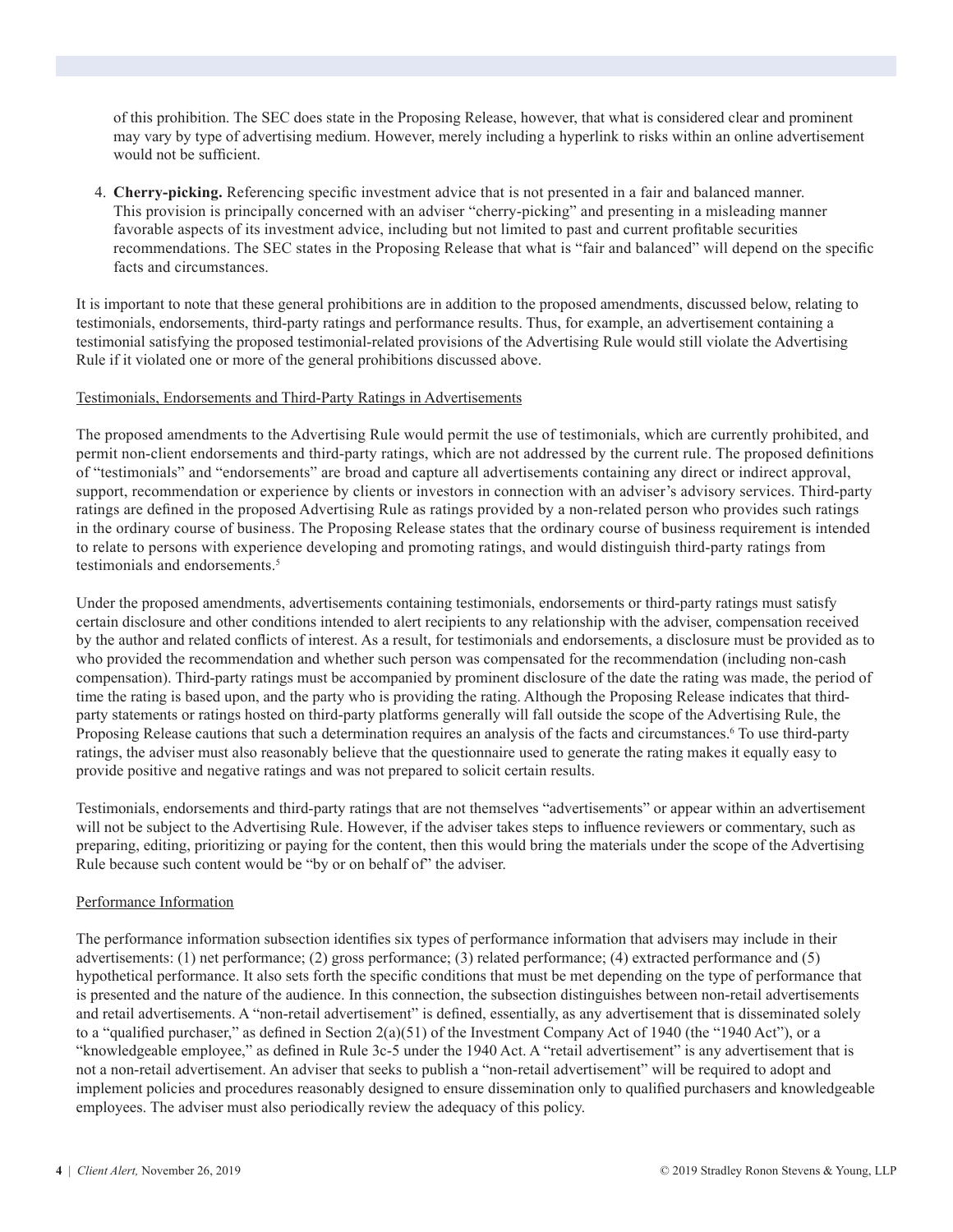Each type of performance information that advisers would be permitted to include in their advertisements, and the applicable conditions that must be met, are briefly discussed below.

1. **Net Performance.** "Net performance" would be defined as the performance results of an account or portfolio after the deduction of all fees and expenses that a client or investor has paid or would have paid an adviser for its investment advisory services. While no particular methodology is prescribed for calculating net performance, the proposed rule contains a list of recommended fees and expenses to be considered, such as direct advisory fees, advisory fees paid to underlying investment vehicles, and payments by the investment adviser for which the client or investor reimburses the investment adviser.

 The proposed amendments to the Advertising Rule would, effectively, require all retail advertisements containing performance information to include net performance. The net performance would have to be presented for one-, five- and ten-year periods, each with equal prominence and ending on the most recent practicable date. This net performance presentation requirement essentially codifies the SEC staff's long-standing position in *Clover Capital Management, Inc.* (Oct. 28, 1986). Significantly, this requirement would not apply to non-retail advertisements, including those for private funds excluded under Section 3(c)(7) of the 1940 Act.

- **2. Gross Performance.** "Gross performance" is defined as the performance results of an account or portfolio that is presented before the deduction of all fees and expenses charged for the provision of investment advisory services. The proposed amendments to the Advertising Rule would require all advertisements containing gross performance to provide or offer to provide promptly a schedule of the specific fees and expenses (presented in percentage terms) deducted to calculate net performance. Retail advertisements could not include gross performance unless equally prominent net performance accompanies it. The accompanying gross performance must be calculated over the same time period as the net performance using the same methodology.
- 3. **Related Performance.** "Related performance" would be defined as the performance results of one or more portfolios with substantially similar investment policies, objectives and strategies as those of the services being offered or promoted in the advertisement. The proposed amendments to the Advertising Rule would prohibit the presentation of related performance in an advertisement without including all portfolios with substantially similar investment policies, objectives and strategies, unless the advertised performance is no higher than if all related portfolios had been included. Such requirements seek to prevent an adviser from selectively excluding poor performing portfolios that are similarly managed. The adviser also cannot exclude performance information if such exclusion would alter the Proposals' prescribed time periods. The adviser would be permitted to present related performance information on a portfolio-by-portfolio basis or as composites. It should be noted that the Financial Industry Regulatory Authority ("FINRA") does not currently allow related performance to be included in advertisements to retail investors.
- 4. **Extracted Performance.** "Extracted performance," which is also often referred to as carveout performance, would be defined as the performance results of a subset of investments extracted from a portfolio. The proposed amendments to the Advertising Rule would prohibit the presentation of extracted performance, unless the advertisement provides or offers to provide promptly the performance results of all investments in the portfolio from which the performance was extracted.
- 5. **Hypothetical Performance.** Finally, "hypothetical performance" would be defined as performance results that were not actually achieved by any portfolio of any client of the investment adviser. This defined term would include, but not be limited to, the following: (1) performance derived from representative model portfolios that are managed contemporaneously alongside portfolios managed for actual clients; (2) backtested performance; and (3) targeted or projected performance. Since hypothetical performance is perceived as carrying a higher risk of being misleading, if an adviser decides to provide hypothetical performance, it must adopt policies and procedures reasonably designed to ensure that such information is disseminated only to persons for which it is relevant to their financial situation and investment objectives. Sufficient information must also be provided so that the recipient can understand the criteria and assumptions in calculating the performance, as well as the risks and limitations of such performance information (although only an offer to provide such information promptly is required in the case of a non-retail investor). Note that FINRA currently prohibits hypothetical backtested performance in "retail communications," as that term is defined in Conduct Rule 2210.

The Proposals also provide guidance with regard to the portability of performance. For instance, where an adviser wishes to use the performance results in its advertisement from a predecessor firm or from personnel that have joined the adviser from a different firm, it must disclose that the predecessor performance was achieved by a different firm or by personnel from a different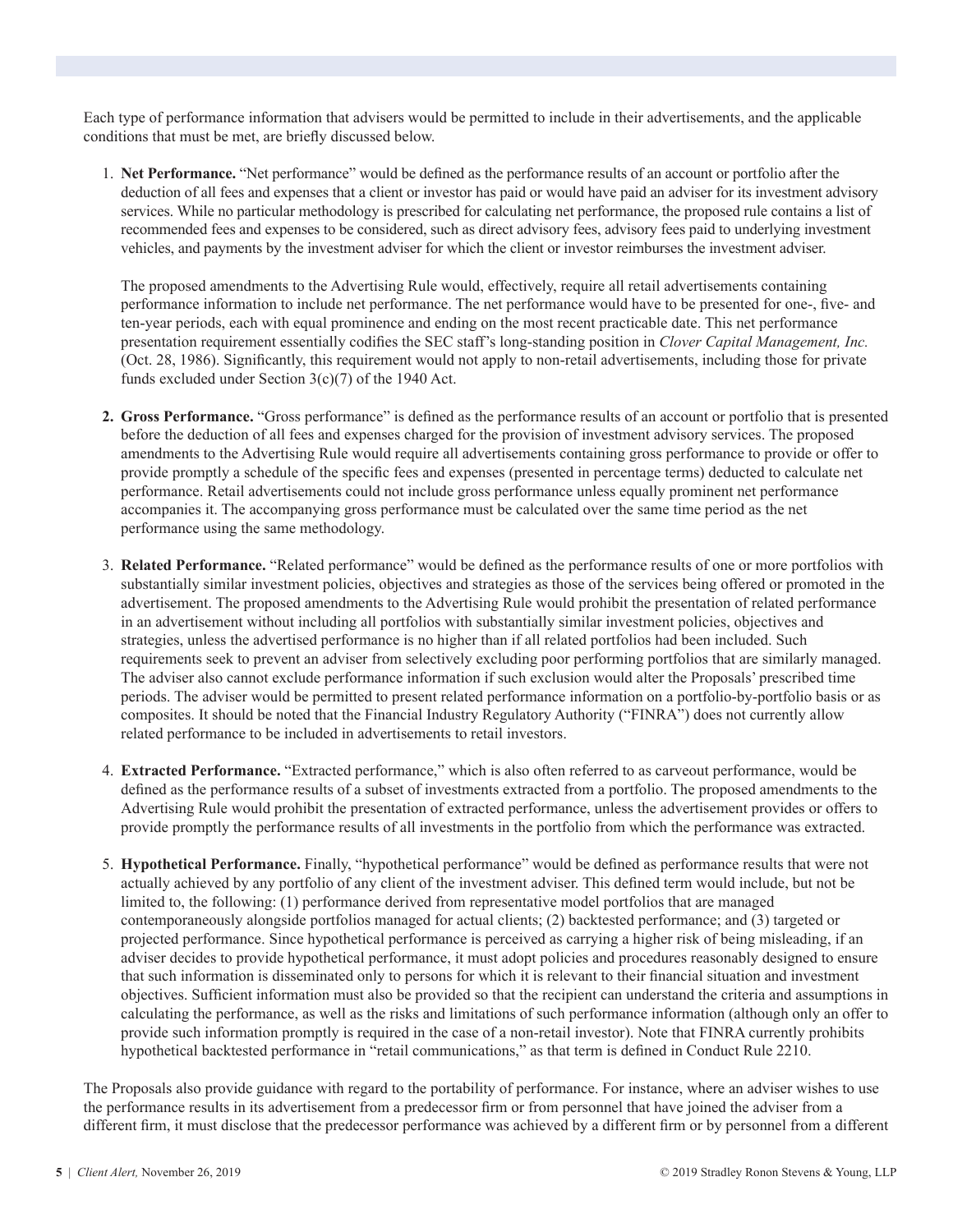firm to make the advertisement not misleading. In addition, an advertisement may be misleading if the personnel that joined the adviser were not primarily responsible for the predecessor performance. While an adviser must maintain books and records required to substantiate performance, the SEC recognized that documentation related to predecessor performance may be unavailable to an adviser, and asked for comment as to whether the rule should permit other forms of verification (e.g., using publicly available contemporaneous information).

#### Review and Approval of Advertisements

Except as noted below, the proposed amendments to the Advertising Rule would require that an advertisement be reviewed, approved and determined to be in compliance with the Advertising Rule by a designated employee of the adviser before the advertisement could be disseminated. The Proposing Release indicates that the designated reviewer should be competent and knowledgeable, and the SEC expects that the designated employee should generally include legal or compliance personnel of the adviser. The proposed Advertising Rule would not permit the designated reviewer to be an outside third-party, such as a compliance consultant or law firm, but the Proposing Release asks for comment on this limitation.

Preapproval would not be required, however, for the following two types of communications:

- **• Communications to individual persons.** Communications to a single person, household or private fund investor would not require preapproval. However, an adviser cannot seek to utilize this exemption by customizing a template presentation or mass mailing and then simply filling in different investor names or other basic client details; and
- **• Live oral communications.** Live oral communications that are broadcast over television, the internet or other similar media would not require preapproval. However, if a live communication is recorded, then approval would be required prior to a distribution.

#### Books and Records

The Proposals would amend the Books and Records Rule in light of the proposed amendments to the Advertising Rule. Thus, among other things, the Books and Records Rule would be amended to require an adviser to make and keep copies of all communications sent to one or more persons. Currently, this requirement applies only to communications sent to 10 or more persons. In addition, it would require an adviser to maintain copies off all third-party questionnaires and surveys used to create third-party ratings. Finally, an adviser would be required to keep and maintain those records necessary to demonstrate the calculations of the various types of performance information discussed above, such as hypothetical performance.

#### Amendment to Form ADV

The Proposals would amend Form ADV to require an adviser to report additional information about its advertising activities. Specifically, five new "yes/no" questions would be added to Part 1A of Form ADV, which would request information about an adviser's use of advertisements that contain performance results, testimonials, endorsements, third-party ratings and its previous investment advice. The SEC would use this information to help prepare for examinations of advisers.

#### Advertising Rule's Harmonization With Other Regulators

While the proposed amendments would bring investment advisers closer in line with the principles-based advertising regime of other regulators, such as the Commodity Futures Trading Commission (the "CFTC") and the National Futures Association (the "NFA"), an adviser that is also registered as a commodity pool operator and/or commodity trading advisor should note that compliance with the amended adviser advertising rule, as proposed, may not satisfy its obligations under similar CFTC and NFA rules. The proposed Advertising Rule is also different from the obligations imposed on broker dealers by FINRA, which may create compliance challenges for dual-registrants and broker dealers seeking to advertise pooled investment vehicles.

#### **Part II – Proposed Amendments to the Solicitor Rule**

The existing Solicitor Rule sets forth the conditions under which a registered investment adviser may compensate related and unrelated third-party solicitors for prospective client referrals. The rule prohibits cash payments to persons subject to certain specified legal and disciplinary actions ("Disqualifying Events"). The term "solicitor" is defined broadly to include "any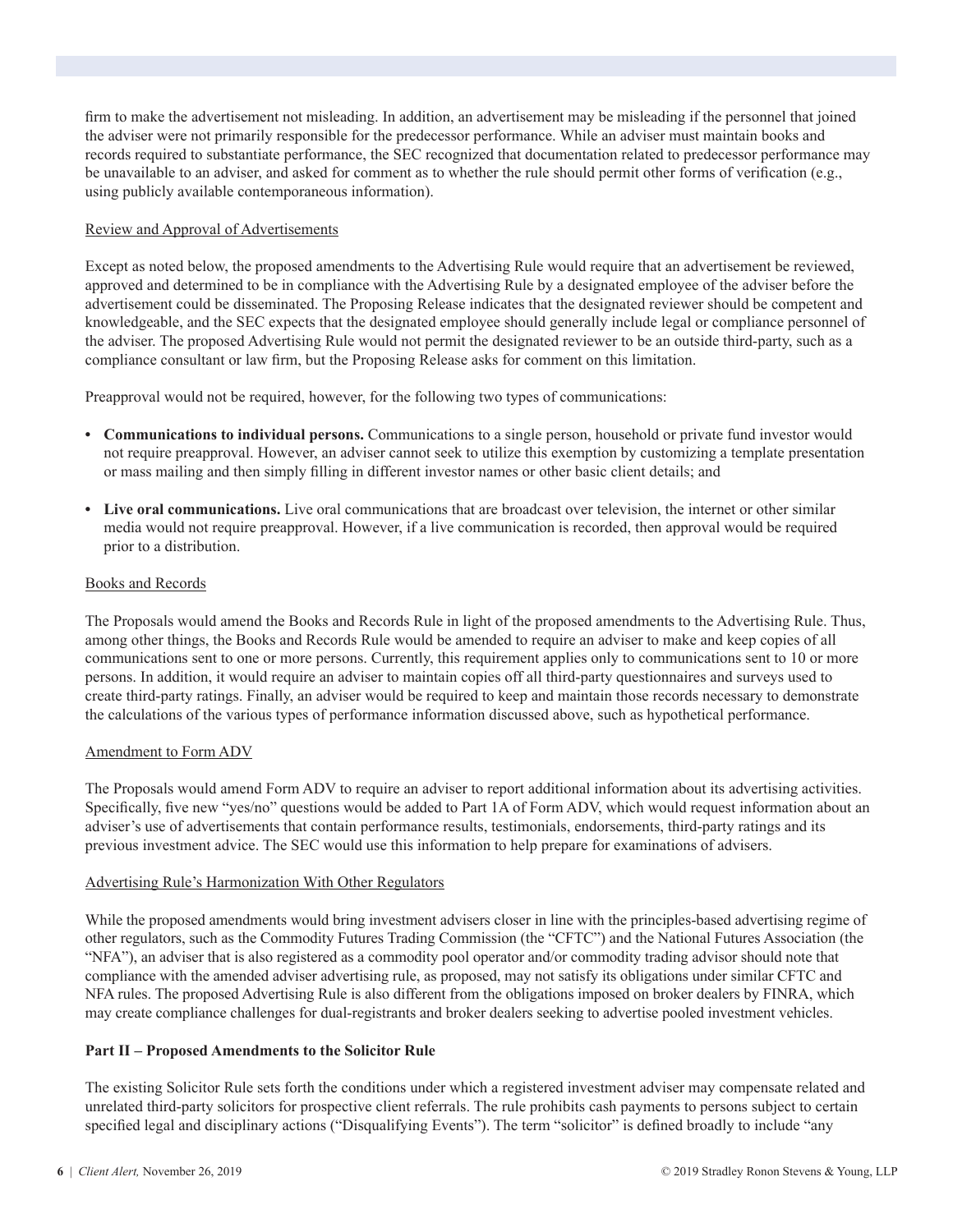person who, directly or indirectly, solicits any client for, or refers any client to, an investment adviser."

All solicitor arrangements currently must be memorialized in a written agreement between the adviser and solicitor (the "Solicitor Agreement"). The Solicitor Agreement must obligate any solicitor, other than one who is an officer, director, employee or control affiliate of the adviser, to provide each client prospect, at the time of solicitation, with a copy of the adviser's Form ADV, Part 2A (the "Adviser Brochure") and a separate written disclosure document concerning the solicitor arrangement (the "Solicitor Disclosure"). The Solicitor Disclosure must contain specified types of information about the arrangement, including the name of the solicitor, the name of the adviser, the nature of the relationship between the parties and the terms of compensation. Finally, the adviser must receive from the client prospect, prior to, or at the time of, entering into any advisory contract, a signed and dated acknowledgment of receipt of the Adviser Brochure and Solicitor Disclosure.

The Proposals would amend the Solicitor Rule in several important areas, briefly discussed below.

#### Definition of Solicitor

The proposed amendments to the Solicitor Rule would expand the definition of "solicitor" to also include any person who solicits prospective or existing private fund investors, as opposed to only advisory clients. Although not addressed directly in the proposed amendments, the Proposing Release also discusses the circumstances under which a person receiving compensation for providing testimonials or endorsements in an adviser's advertisements would be deemed a solicitor. The Proposing Release further notes that, depending on the facts and circumstances, a solicitor may also meet the Advisers Act's definition of "investment adviser," and, therefore, have to register with the SEC under the Advisers Act, absent an available exemption from registration.

#### Permissible Compensation

The Solicitor Rule would be expanded to cover solicitation arrangements involving all forms of compensation rather than only cash compensation. Non-cash compensation would include, but not be limited to, directed brokerage; sales awards or other prizes; training or education meetings; outings, tours or other forms of entertainment; and free or discounted advisory services. The Proposing Release states that compensation "could also include the adviser providing investment advice that directly or indirectly benefits the solicitor." For example, if the solicitor is a broker-dealer or affiliated with a broker-dealer, an adviser's payment for solicitation could be the adviser's recommendation that its investors purchase the solicitor's proprietary investment products or products that the adviser knows have revenue sharing or other pecuniary arrangements with the solicitor or its affiliates.

#### Solicitor Agreement

The proposed amendments to the Solicitor Rule would alter the requirements relating to the Solicitor Agreement in certain key respects. Specifically, an adviser would no longer be required to enter into a Solicitor Agreement with its officers, directors, employees and control affiliates ("Solicitor Affiliates"), provided that (1) the Solicitor Affiliate's affiliation with the adviser is readily apparent and (2) the adviser documents the Solicitor Affiliate's status at the time it enters into the solicitation arrangement ("Solicitor Affiliate Conditions").

In addition, the solicitor would no longer be required to deliver the Adviser Brochure under the terms of the Solicitor Agreement. The Solicitor Disclosure would still need to be delivered at the time of solicitation, except in connection with solicitations made through mass communications, where delivery must be made as soon as reasonably practicable. Either the adviser or the solicitor could agree to deliver the Solicitor Disclosure under the terms of the Solicitor Agreement.

The information that must be contained in the Solicitor Disclosure would largely remain the same, with two exceptions. First, the Solicitor Disclosure would have to disclose any potential material conflicts of interest on the part of the solicitor resulting from the investment adviser's relationship with the solicitor and/or the compensation arrangement. Second, it would have to disclose the amount of any additional cost to the investor as a result of solicitation.

#### Adviser Oversight of Solicitor

An adviser would be required to have a reasonable basis for believing that the solicitor has complied with the terms of the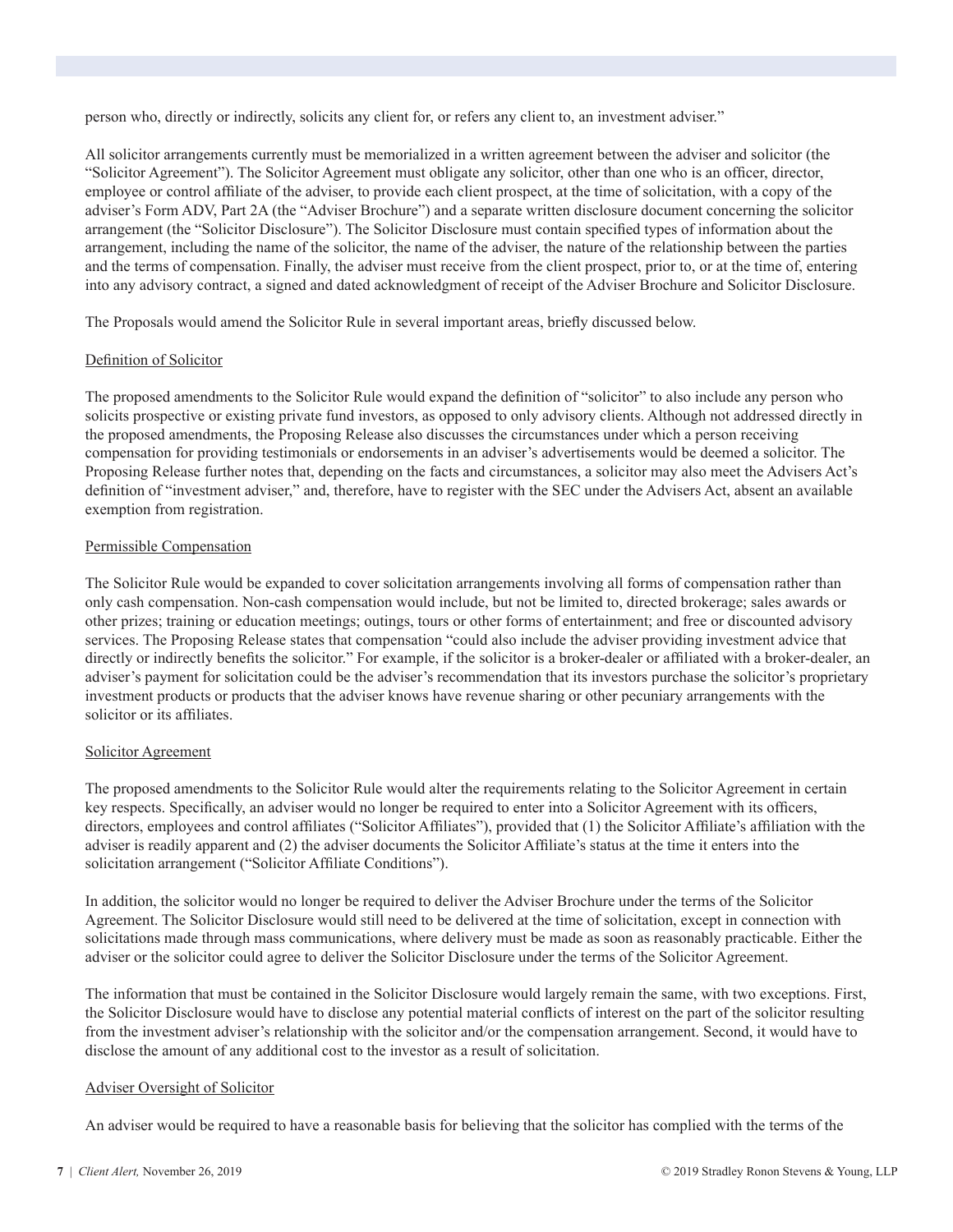Solicitor Agreement. Whether an adviser satisfies this "reasonable basis" requirement would depend on the circumstances. The SEC states in the Proposing Release, however, that "a reasonable basis generally should involve periodically making inquiries of a sample of investors referred by the solicitor in order to ascertain whether the solicitor has made improper representations or has otherwise violated" the Solicitor Agreement. The proposed amendments would omit Solicitor Affiliates from this solicitor oversight requirement, provided that the Solicitor Affiliate Conditions are met.

#### Disqualifying Events

The proposed amendments to the Solicitor Rule would revise the provisions relating to Disqualifying Events. Specifically, they would reorganize the list of Disqualifying Events and add certain new legal and disciplinary proceedings to this list. In addition, an adviser would be required to exercise reasonable care in determining that a solicitor is not subject to a Disqualifying Event and thus prohibited from receiving compensation. This reasonable care standard would continue to apply throughout the term of the solicitation arrangement. It is important to note that the Disqualifying Event provisions would continue to apply to Solicitor Affiliates. Moreover, the proposed amendments would provide a conditional exemption from the Disqualifying Event provisions for certain SEC administrative actions, including proceedings under Section 9(c) of the 1940 Act and those proceedings that are not, themselves, Disqualifying Events.

#### Exemptions

The proposed amendments would exempt from the Solicitor Rule certain charitable programs and arrangements under which a solicitor has received \$100 or less in compensation over the preceding 12 months.

#### Books and Records

The proposed amendments to the Solicitation Rule would be accompanied by corresponding amendments to the Books and Records Rule to require investment advisers to make and keep records of (1) copies of the Solicitor Disclosure delivered to investors, (2) any communication or other document related to the investment adviser's determination that it has reasonable basis for believing that any solicitor it compensates under the Solicitor Rule has complied with the Solicitor Agreement, and that such solicitor is not an ineligible solicitor and (3) a record of the names of all solicitors who are an adviser's partners, officers, directors or employees, or other affiliates.

#### **Existing SEC Staff Guidance**

The Proposing Release notes that various no-action letters and other guidance addressing the application of the advertising and solicitation rules issued by the staff of the SEC's Division of Investment Management (the "Division") are under review for withdrawal (or for withdrawal with respect to a certain topic) in connection with the potential adoption of the amendments. More than 180 letters have been identified for review (including almost 100 "bad actor" letters issued under the Solicitor Rule). A number of notable letters are also specifically discussed in the Proposing Release.<sup>7</sup> The SEC has requested that interested parties identify additional letters for potential withdraw.

#### **Public Comment Period**

The public comment period will remain open for 60 days following publication of the Proposing Release in the Federal Register. The Division has recently been focused on expanding the views considered in the rulemaking comment process, and asset managers and industry participants of all sizes are encouraged to comment on the Proposal.<sup>8</sup> The SEC is also soliciting information from investors about the Proposals via Appendix B of the Proposing Release, titled "Investor Feedback."

The SEC indicated that, should the Proposals be adopted, advisers and their solicitors would have one year to comply with the new rules.

 $\mathcal{L}=\mathcal{L}^{\mathcal{L}}$ 

<sup>1</sup> *Investment Adviser Advertisements; Compensation for Solicitations*, Investment Advisers Act Release No. IA-5407 (Nov. 4, 2019).